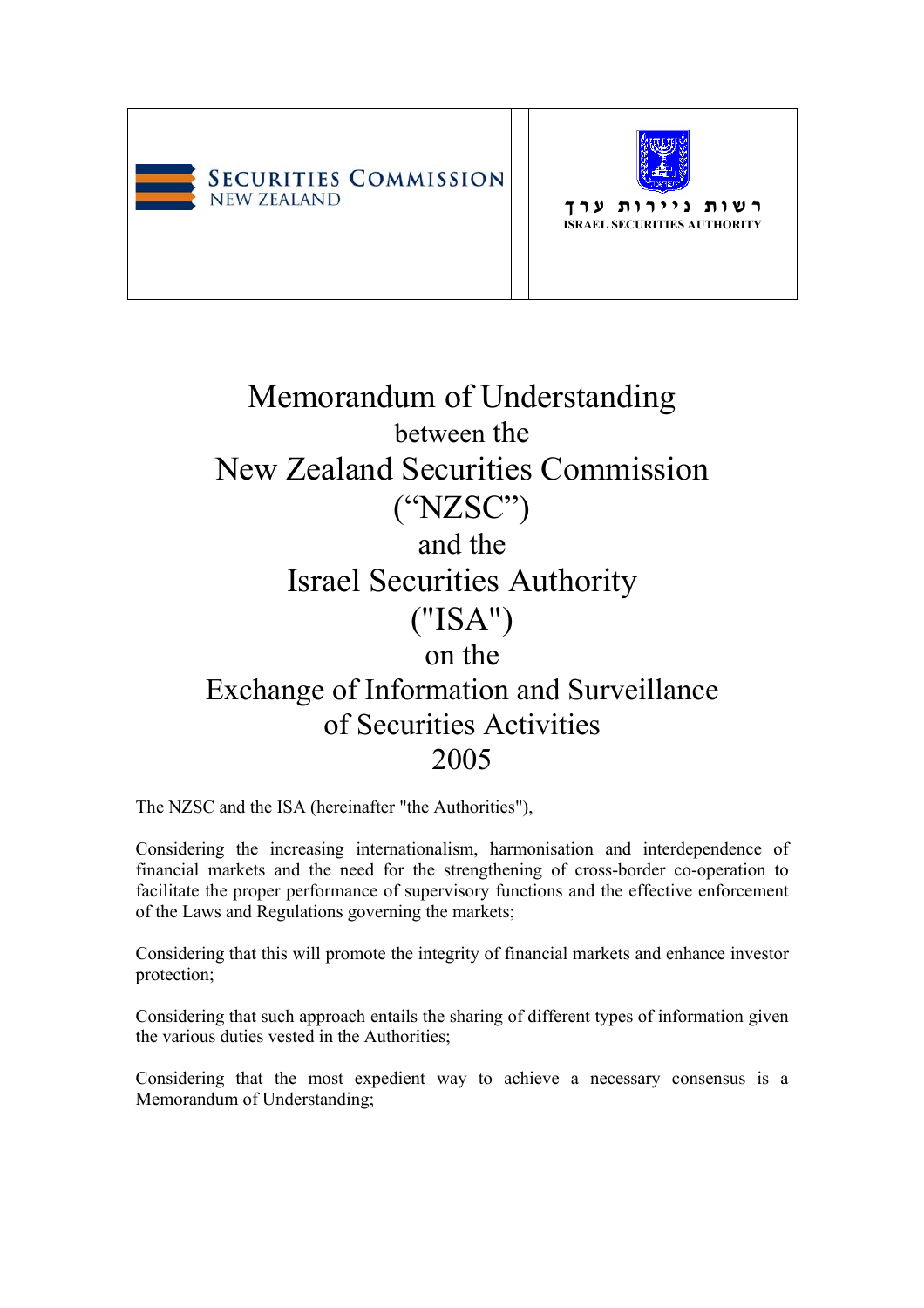Considering that the NZSC is a signatory to the International Organization of Securities Commissions (IOSCO) Multilateral Memorandum of Understanding (MMOU) and the ISA has applied to become a signatory to the IOSCO MMOU, the NZSC will continue acting in furtherance of its IOSCO commitments in relation to the MMOU, and the ISA will be obligated to refrain from acts which would defeat the object and purpose of the MMOU. This bilateral Memorandum of Understanding is not intended to supersede these commitments in relation to the MMOU. This bilateral Memorandum of Understanding is otherwise endeavoring to address issues specific to the relationship between the Authorities.

Have thus reached the following understanding:

## **Article 1 - Principles**

Without prejudice to the provisions set forth by New Zealand and Israeli law, the purpose of this Memorandum of Understanding is to establish a general framework for cooperation and consultation between the Authorities referred to hereinafter, in order to facilitate the fulfilling of their supervisory responsibilities. The provisions of this Memorandum of Understanding are not intended to create legally binding obligations or supersede domestic Laws and Regulations.

## **Article 2 -Definitions**

- 1. "Authority" means the New Zealand Securities Commission (NZSC) and/or the Israel Securities Authority (ISA).
- 2. "Requested Authority" means the Authority to whom a request is made under this Memorandum of Understanding.
- 3. "Requesting Authority" means the Authority making a request under this Memorandum of Understanding.
- 4. "Laws and Regulations" means any laws and regulations in force in the respective states of the Authorities.
- 5. "Person" means any natural or legal person.
- 6. "Securities" means shares, bonds and other forms of securitized debts, futures and derivative products including commodity derivatives, units of undertakings in collective investment schemes and other financial products traded in the respective states of the Authorities.
- 7. "Financial markets" means any securities and derivatives market supervised by an Authority.
- 8. "Intermediary" means any investment firm, bank, collective investment scheme and any other person acting within the scope of competence of the Authorities.
- 9. "Issuer" means a person making an offer to the public or seeking listing of a security.

## **Article 3 -Scope of assistance**

1. To the extent permitted by their respective Laws and Regulations, the Authorities shall provide each other with the fullest mutual assistance in any matters falling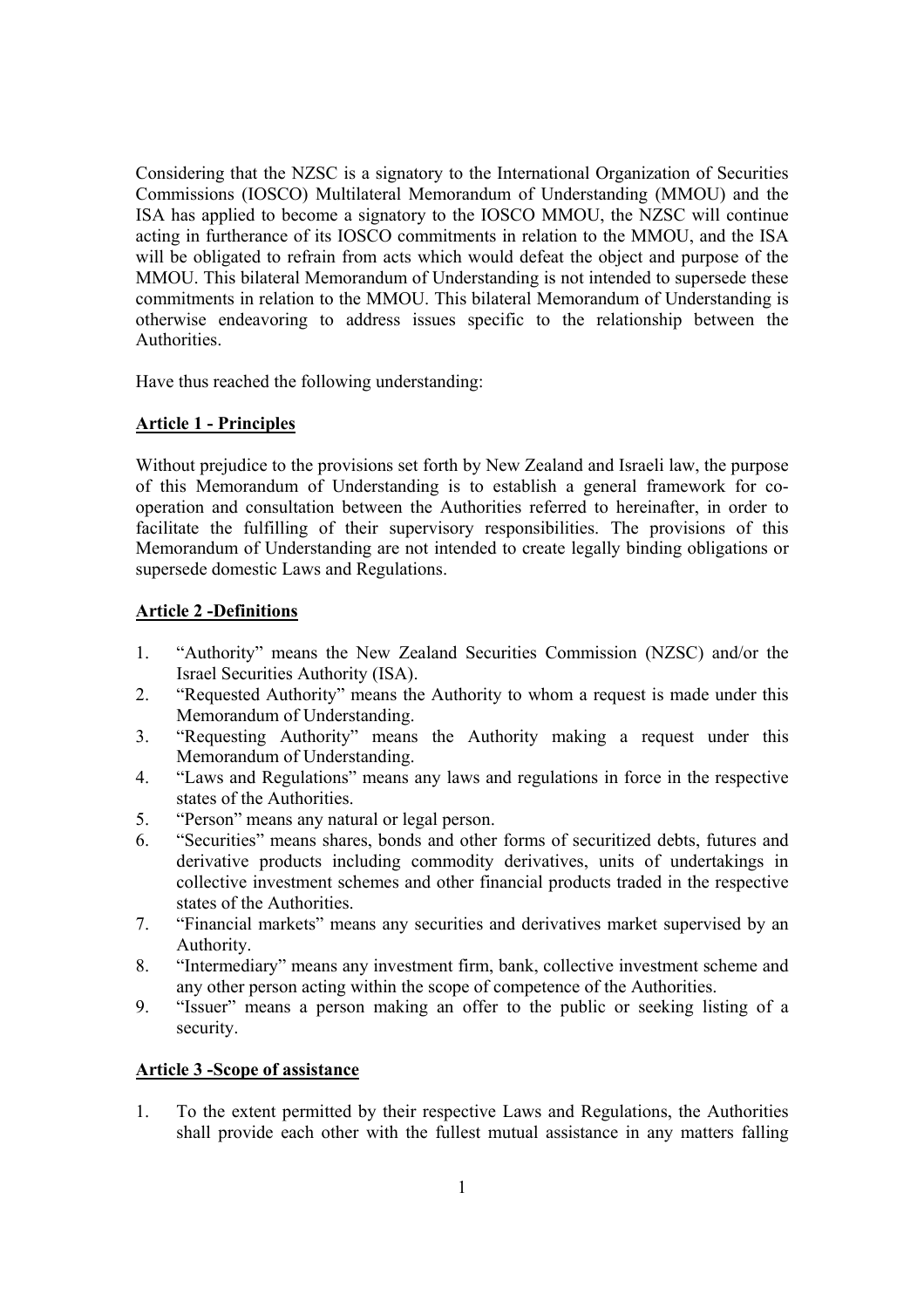within the competence of the Authorities, including in particular the following areas:

- a. investigations and enforcement in connection with applicable Laws and Regulations relating to insider dealing, market manipulation and other fraudulent or manipulative practices in the securities field,
- b. investigation and enforcement of, and monitoring compliance with, applicable Laws and Regulations relating to dealing in, advising on and the management, administration and safekeeping of securities,
- c. checking that the conditions for the taking up of (or continuing in) business as an Intermediary are met (including e.g. the enforcement of requirements to be authorised),
- d. enforcing and monitoring compliance with applicable Laws and Regulations relating to the disclosure of interests in securities, takeover bids or the acquisition of influence over financial intermediaries,
- e. the supervision of the Financial Markets, including the clearing and settlement, the monitoring and surveillance of OTC-transactions in securities listed on regulated markets,
- f. enforcing or monitoring compliance with applicable laws relating to the duties of issuers and offerors of securities in relation to the disclosure of information.
- g. such other matters that may be agreed between the Authorities.
- 2. In cases where the information requested may be maintained by, or available to, another authority within the country of the Requested Authority, the Requested Authority will endeavour to provide full assistance in obtaining the information requested, to the extent permitted by its national Laws and Regulations. If necessary, the Requested Authority shall provide the Requesting Authority with sufficient information to establish direct contact between the Requesting Authority and the other authority.
- 3. The Requested Authority may refuse to act on a request for assistance where communication of the information might adversely affect the sovereignty, security or public policy of the State of the Requested Authority or where judicial proceedings for the imposition of criminal penalties have already been initiated in the jurisdiction of the Requested Authority, in respect of the same actions and against the same persons, or, on the grounds that the provision of assistance might result in a judicial or administrative sanction being imposed, where a non-appealable judicial or administrative sanction has already been imposed, in the jurisdiction of the Requested Authority, in respect of the same actions and against the same persons. Nothing in this provision shall prevent the Requested Authority from refusing a request in accordance with its own domestic Laws and Regulations.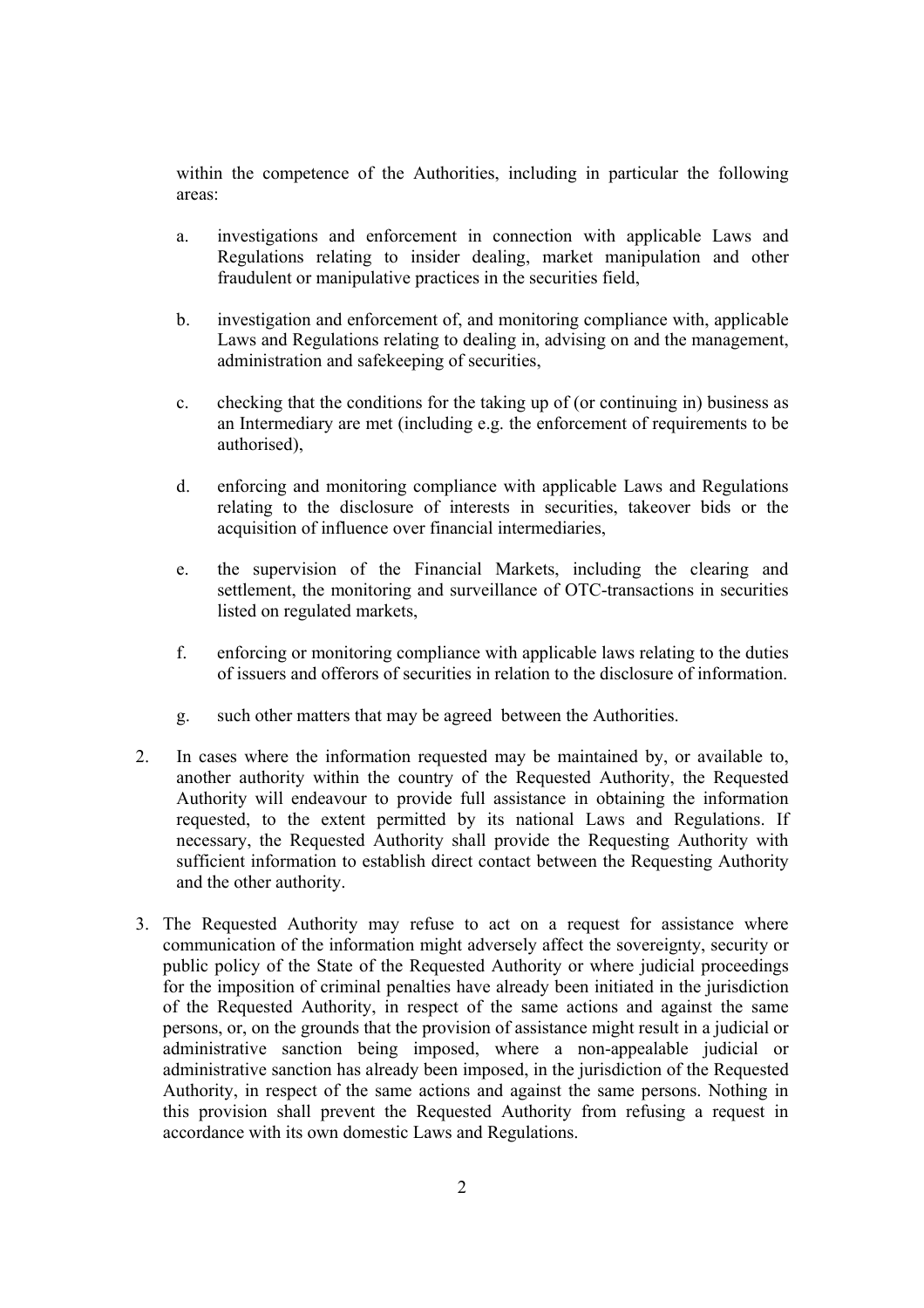4. To the extent permitted by their respective national Laws and Regulations and without prior request, each Authority should provide the other Authority with any relevant factual information available to it and which it believes to be helpful to the other Authority for the discharge of its functions and for the purposes, which it may specify in the communication (unsolicited information).

#### **Article 4 - Requests for Assistance**

- 1. Requests for assistance shall be made in writing, signed by the Chairman of the Requesting authority and addressed to the contact person of the Requested Authority listed in Annex A.
- 2. The Request should specify the following:
	- a. a description of the subject matter of the request and the purpose for which the information is sought and the reasons why this information will be of assistance;
	- b. a description of the specific information requested by the Requesting Authority;
	- c. a description of the facts that constitute the grounds for the suspicion that the offence that is the subject of the request has been committed, and of the connection between these facts and the assistance requested;
	- d. a short description of the relevant provisions that may have been violated and, if known to the Requesting Authority, a list of the persons or institutions believed by the Requesting Authority to possess the information sought or the places where such information may be obtained and the details that support this belief, to the best of the Requesting Authority's knowledge;
	- e. in so far as the request concerns information relating to transactions in specific securities
		- a description of the securities in question as precise as possible (including e.g. the securities code),
		- the names of those firms with whose dealings in the securities the Requesting Authority is concerned,
		- the dates between which transactions in the securities are considered relevant for the purposes of the request,
		- the names of any persons on whose behalf relevant transactions in the securities are believed or suspected to have been entered into:
	- f. in so far as the request relates to information concerning the business or activities of any person, such precise information as the Requesting Authority is able to provide so as to enable such persons to be identified;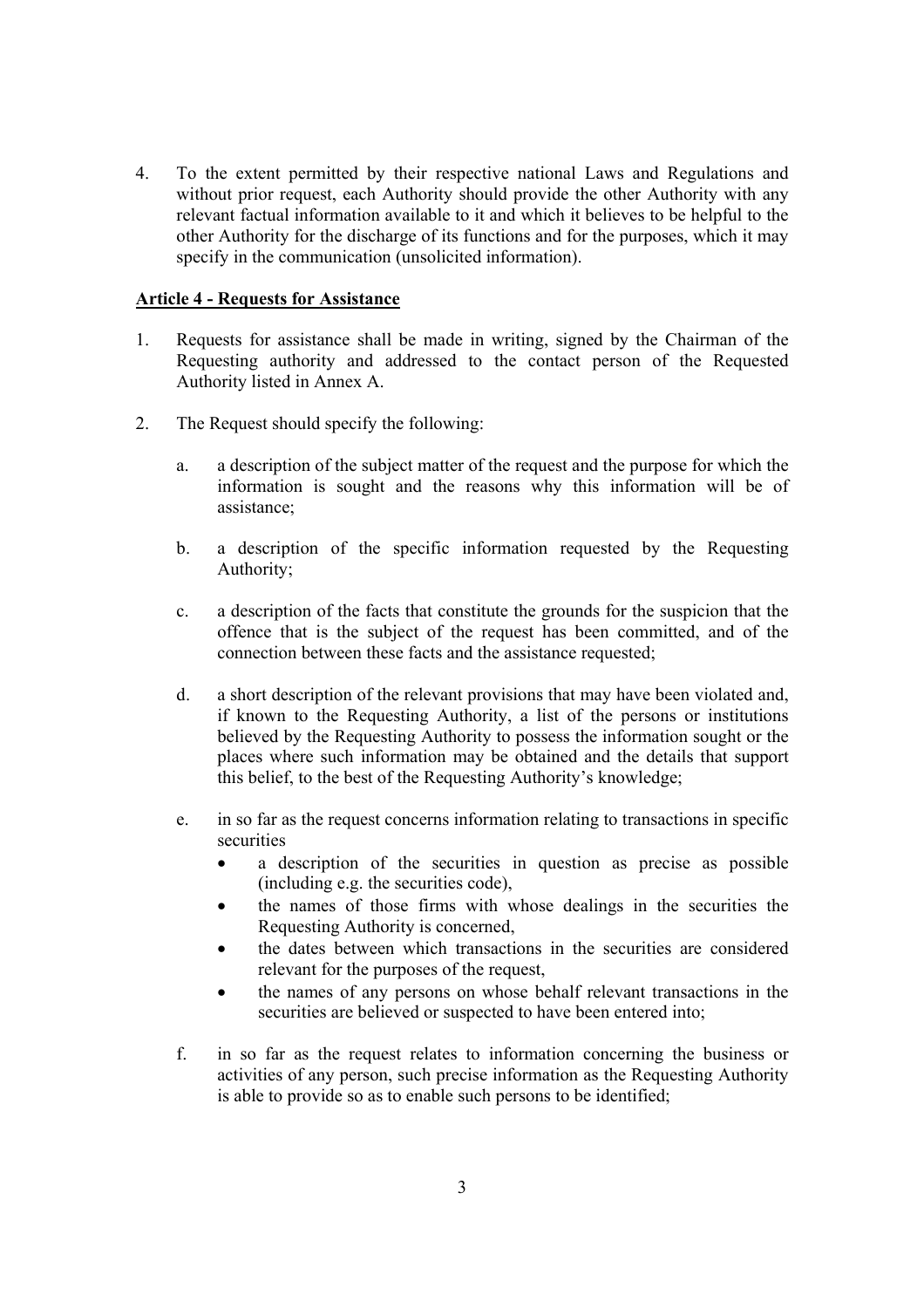- g. an indication of the sensitivity of the information contained in the request and whether the Requesting Authority agrees that the request shall be disclosed to persons whom the Requested Authority may need to approach for information;
- h. whether the Requesting Authority is or has been in contact with any other authority or law enforcement agency in the State of the Requested Authority in relation to the subject matter of the request;
- i. any other securities authority of another state whom the Requesting Authority is aware has an active interest in the subject matter of the request;
- j. an indication of the urgency of the request, or the desired time period for the reply.
- k. a declaration that any information or document transferred to the Requesting Authority pursuant to the request shall be used solely for the purpose for which it was delivered:

#### **Article 5 -Execution of Requests for Assistance**

- 1. To the extent permitted by their respective Laws and Regulations, the Requested Authority shall take all reasonable steps to obtain and provide the information sought within a reasonable period of time.
- 2. The Requested Authority shall use the relevant means at its disposal for the execution of the request. The Authorities shall consult and agree on the types of enquiry that may be necessary for the execution of a request. . Unless otherwise agreed by the Authorities, information, documents or copies thereof requested under this MOU, will be gathered in accordance with the Laws and Regulations applicable in the jurisdiction of the Requested Authority and by persons designated by the Requested Authority. Where permissible under the Laws and Regulations of the jurisdiction of the Requested Authority, a representative of the Requesting Authority may be present at the taking of statements and may provide, to a designated representative of the Requested Authority, specific questions to be asked of any witness.
- 3. To the extent permitted by its Laws and Regulations, the Requesting Authority shall provide the Requested Authority with such further assistance as may reasonably be required for the efficient execution of the request including the provision of further information as to the circumstances surrounding the request, staff or other resources.
- 4. To the extent permitted by their respective national Laws and Regulations, the Authorities will consider conducting joint investigations in cases where the request for assistance concerns violations of Laws and Regulations, where it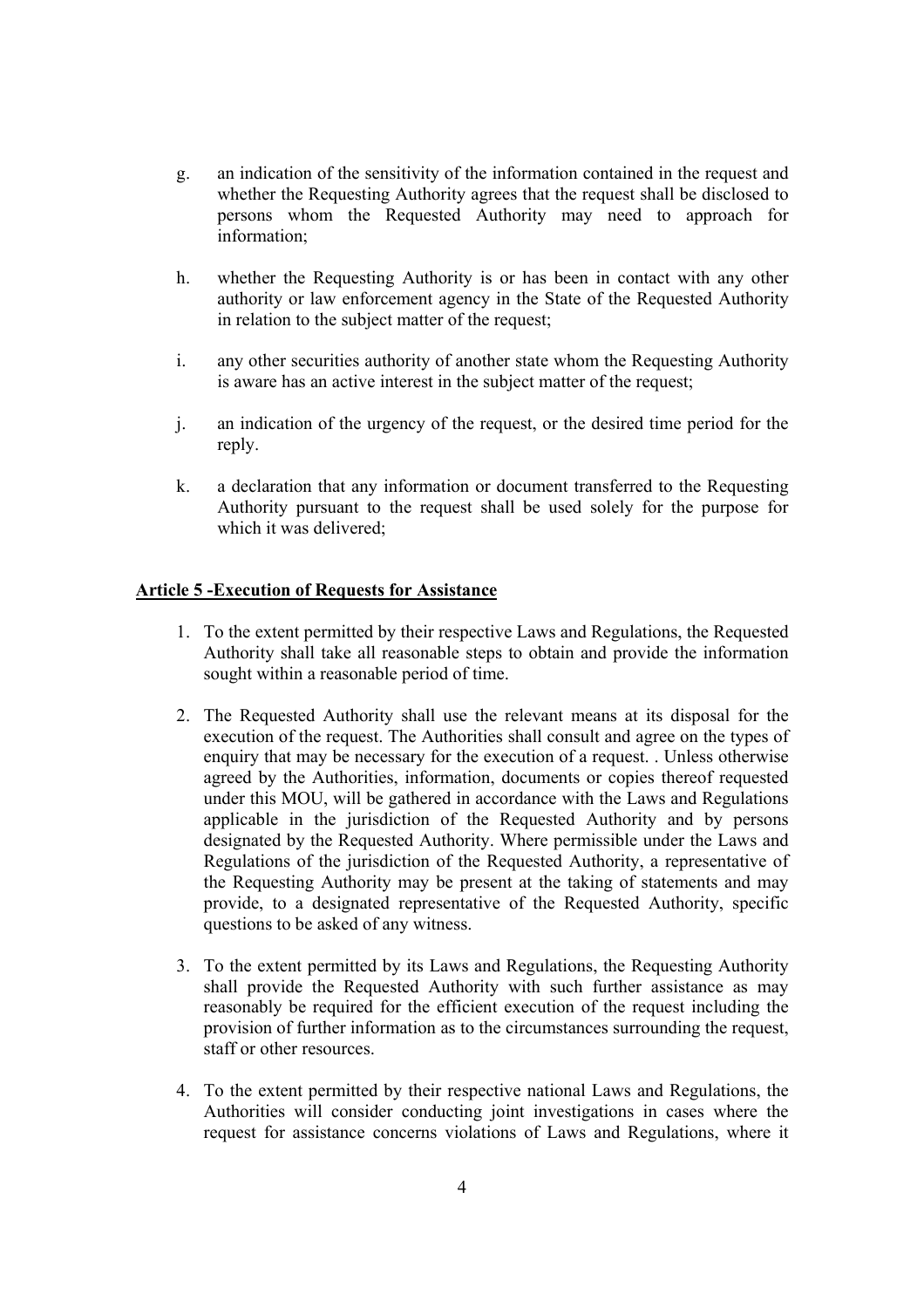would assist in the effective investigation of the alleged violations. The Authorities should consult to define the procedures to be adopted for conducting any joint investigation, the sharing of work and responsibilities and the follow up actions to such investigations.

5. If it appears to the Requested Authority that the response to a request for assistance under this Memorandum of Understanding will incur substantial costs, the Requested Authority may call for the establishment of a cost sharing arrangement before continuing to respond to such a request.

#### **Article 6 - Permissible Uses of the Information Exchanged and Confidentiality**

- 1. The Authorities shall use the information exchanged solely for the purposes of:
	- a. securing compliance with or enforcement of the domestic Laws and Regulations specified in the Request;
	- b. initiating, conducting or assisting in administrative, civil, disciplinary or criminal proceedings resulting from the violation of the Laws and Regulations specified in the Request, provided however that if any Authority intends to use or disclose information furnished under the Memorandum of Understanding for the purpose of initiating, conducting or assisting in a criminal procedure, it must obtain the prior written consent of the providing Authority; or
	- c. any of the particular purposes specified in Art.3 (1)a.-g. to the extent that they are administered by the Requesting Authority.
- 2. The Authority to which unsolicited information is supplied will use this information solely for the purposes stated in the transmission letter or for the purposes of administrative proceedings or for the discharge of the obligation to report to judicial authorities. If this information is used for the purpose of initiating, conducting or assisting in a criminal procedure, it must obtain the prior written consent of the providing Authority.
- 3. To the extent permitted by law, each Authority will keep confidential any request for assistance made under this Memorandum of Understanding, the contents of such requests and the information received under this Memorandum of Understanding as well as any matter arising in the course of its operation, in particular consultations between or among the Authorities , and unsolicited assistance. After consultation with the Requesting Authority, the Requested Authority may disclose the fact that the Requesting Authority has made the request if such disclosure is required to carry out the request.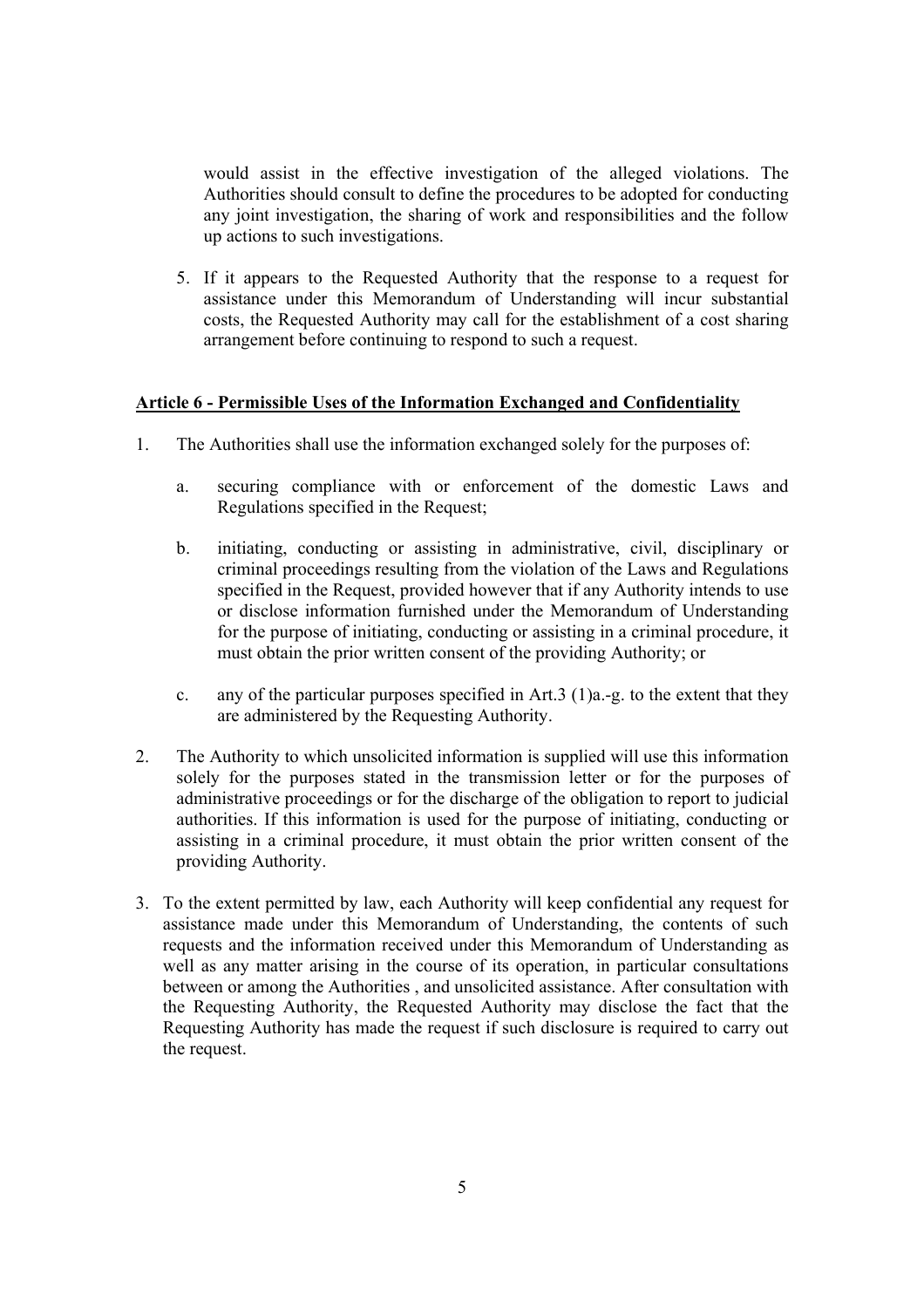- 4. If an Authority intends to use or disclose information furnished under this Memorandum of Understanding for any purpose other than those stated in this Article and in the request, it must obtain the prior written consent of the Authority which provided the information. If the Requested Authority consents to the use of the information for purposes other than those stated, it may do so subject to conditions.
- 5. Nothing in paragraphs 1 and 2 of this Article shall prevent an Authority from using or disclosing information in circumstances where such use or disclosure is required in order to comply with its obligations under its respective national Laws and Regulations.
- 6. If an Authority decides to make public an administrative or a disciplinary sanction within the course of its duties, it may, with the consent of the Authority providing the information, indicate that the successful outcome of the case has been achieved with the aid of the international co-operation mechanisms provided for in this Memorandum of Understanding.

## **Article 7 - Consultations**

The Authorities will review the implementation of this Memorandum of Understanding regularly and may conduct consultations in order to improve its operation and to resolve possible difficulties.

# **Article 8 -List of Regulated Markets and Directory of Competent Authorities**

- 1. The Authorities will submit to each other a list of regulated markets as referred to in this Memorandum of Understanding in Article 2 (7) and make available the relevant rules of procedures and operation of these regulated markets upon request. The Authorities might consider making available the list of regulated markets under their respective jurisdiction on their Internet homepages.
- 2. The Authorities will provide each other with a directory of competent authorities within their jurisdictions, setting out the responsibilities of each body. In case of any changes thereto, the respective Authority will provide the other Authorities with an updated version of the directory.

## **Article 9 - Amendments to the Memorandum of Understanding**

This MOU may be amended or modified by mutual consent. Any amendment or modification of this MOU shall follow the same procedure as its entry into force.

## **Article 10 – Publication**

This Memorandum of Understanding may be published.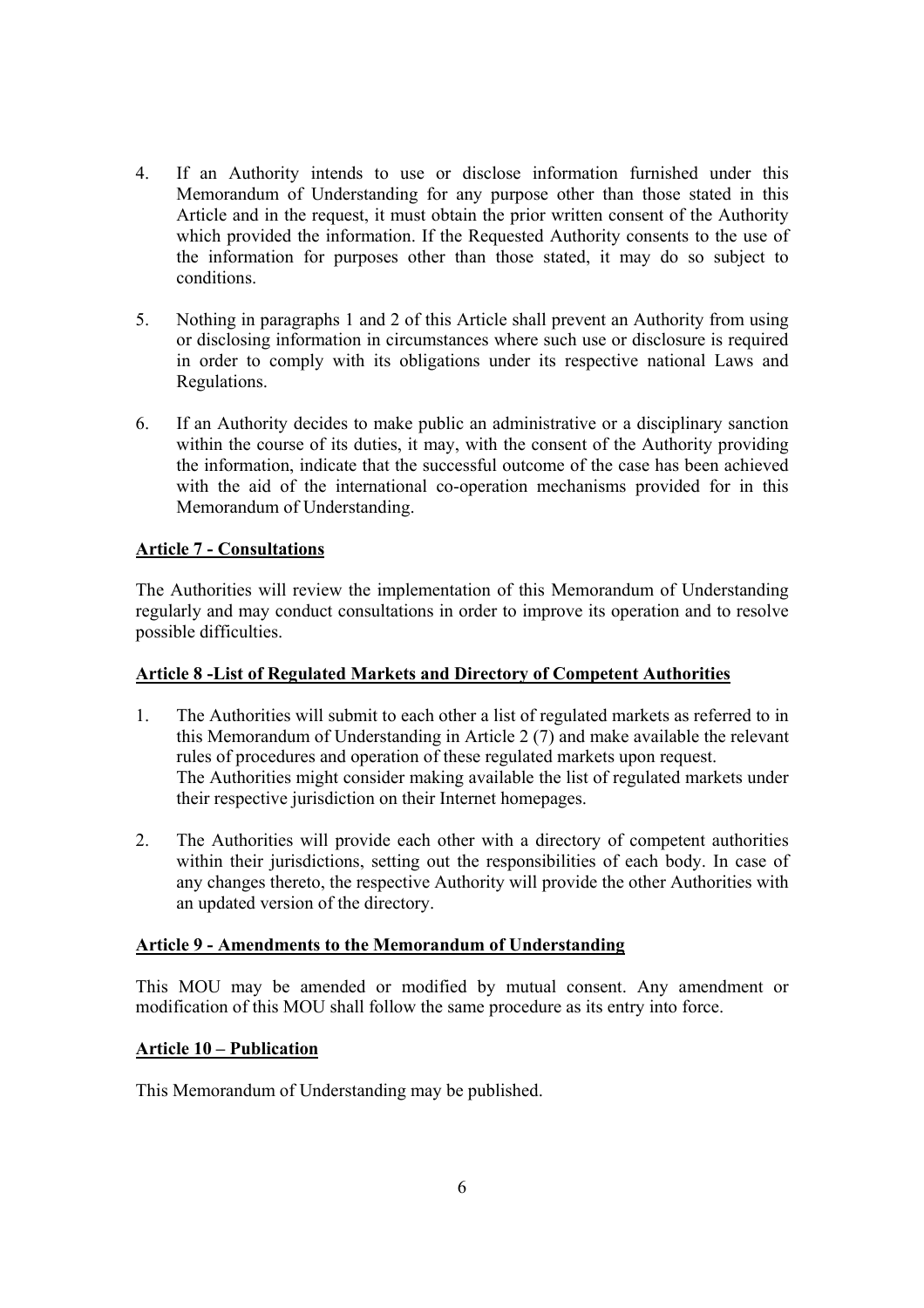# **Article 11 - Entry into Effect and Termination**

- 1. This Memorandum of Understanding will enter into force on the date of signature.
- 2. This Memorandum of Understanding shall be concluded for an unlimited period of time and may be terminated by any of the Authorities at any time by giving, at least, thirty days prior written notice to the other Authority. If the Requested Authority undertakes to denounce the Memorandum of Understanding, requests for information communicated before the effective date of denunciation will still be processed under this Memorandum of Understanding.

Done at , this day of 2005, which corresponds to the day of 5765, in duplicate in Hebrew and English, all texts being equally authentic.

*[Signature page follows]*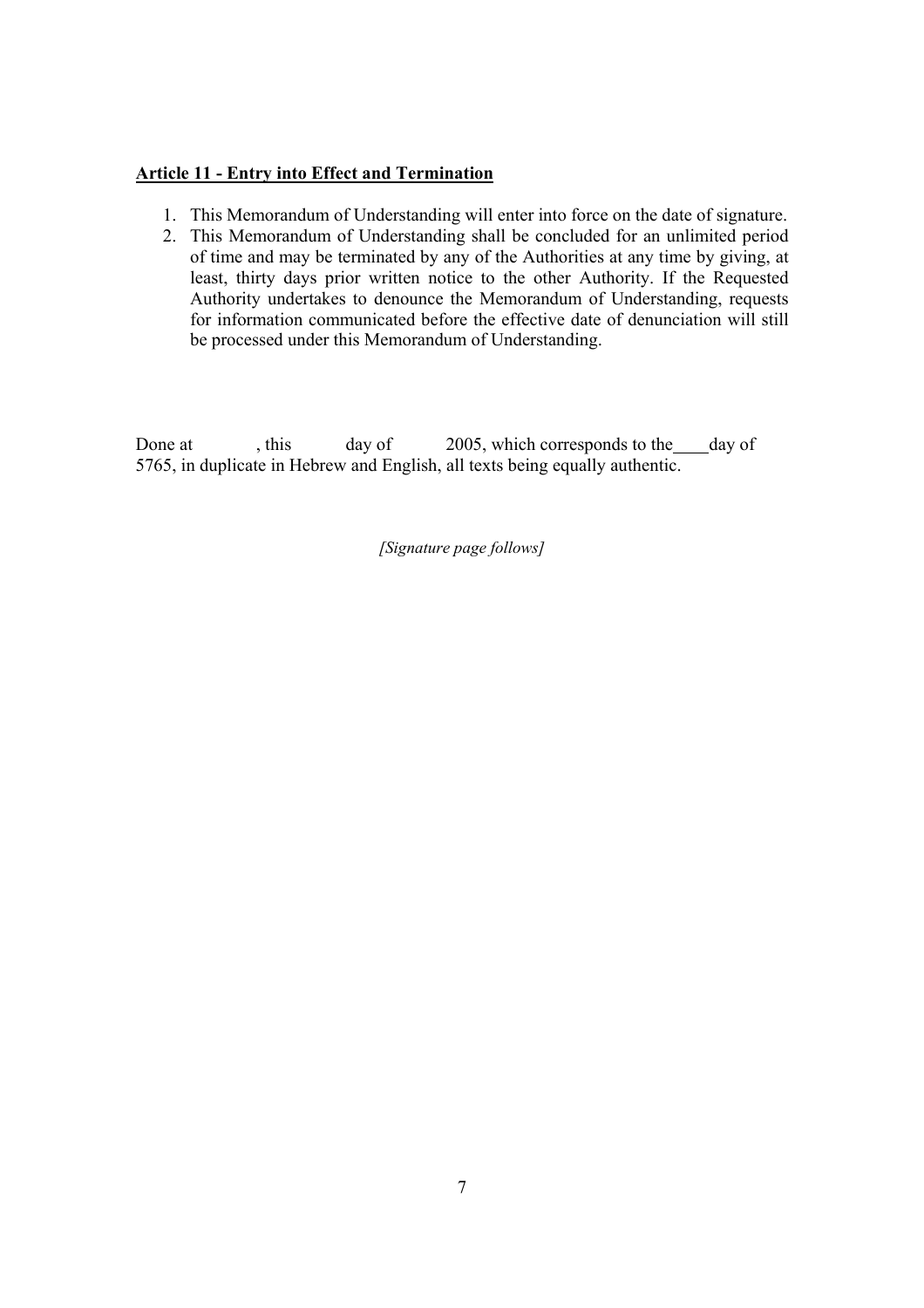*[Signature page of the MOU between the New Zealand Securities Commission and the Israel Securities Authority]* 

For the New Zealand Securities Commission

Ms. Jane Diplock, Chirman

For the Israel Securities Authority

Mr. Moshe Tery, Chairman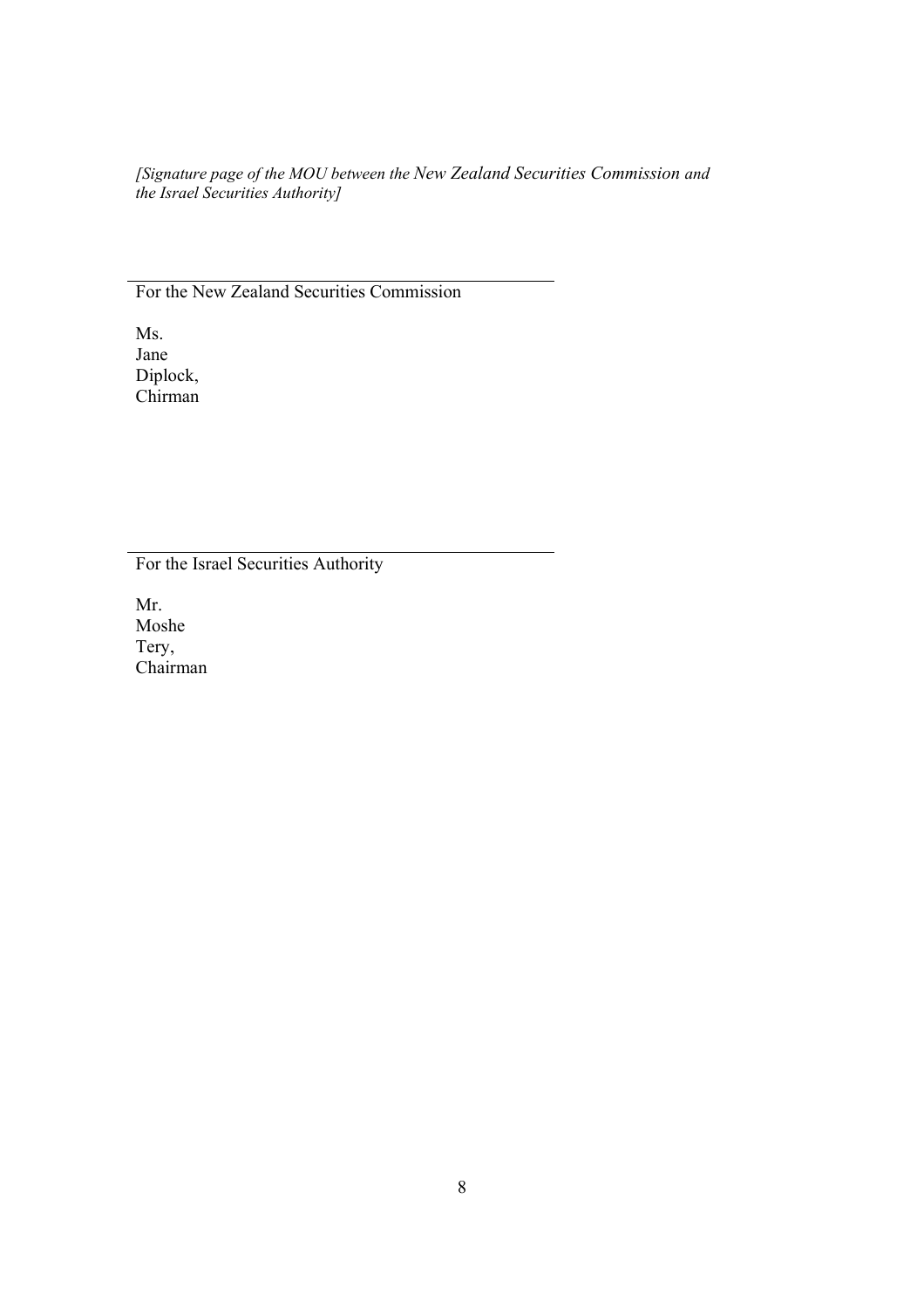#### **Appendix A**

# **Contact person**

Contact person as defined by Article 4 of the Memorandum of Understanding is:

# **For the NZSC**

Mr Norman Miller Director of Enforcement

Tel: +64 4 471 7653 Fax: +64 4 472 8076 Email : norman.miller@sec-com.govt.nz

Level 8 Unisys House 56 The Terrace Wellington NEW ZEALAND

#### **For the ISA**

Ms. Lisa Haimovitz Head of International Affairs Department

Tel.:+972-2-6556566 Fax: +972-2-6513646 E-mail:  $l_{isah@isa.gov.i}$ 

22, Kanfei Nesharim St. Jerusalem 95464 ISRAEL